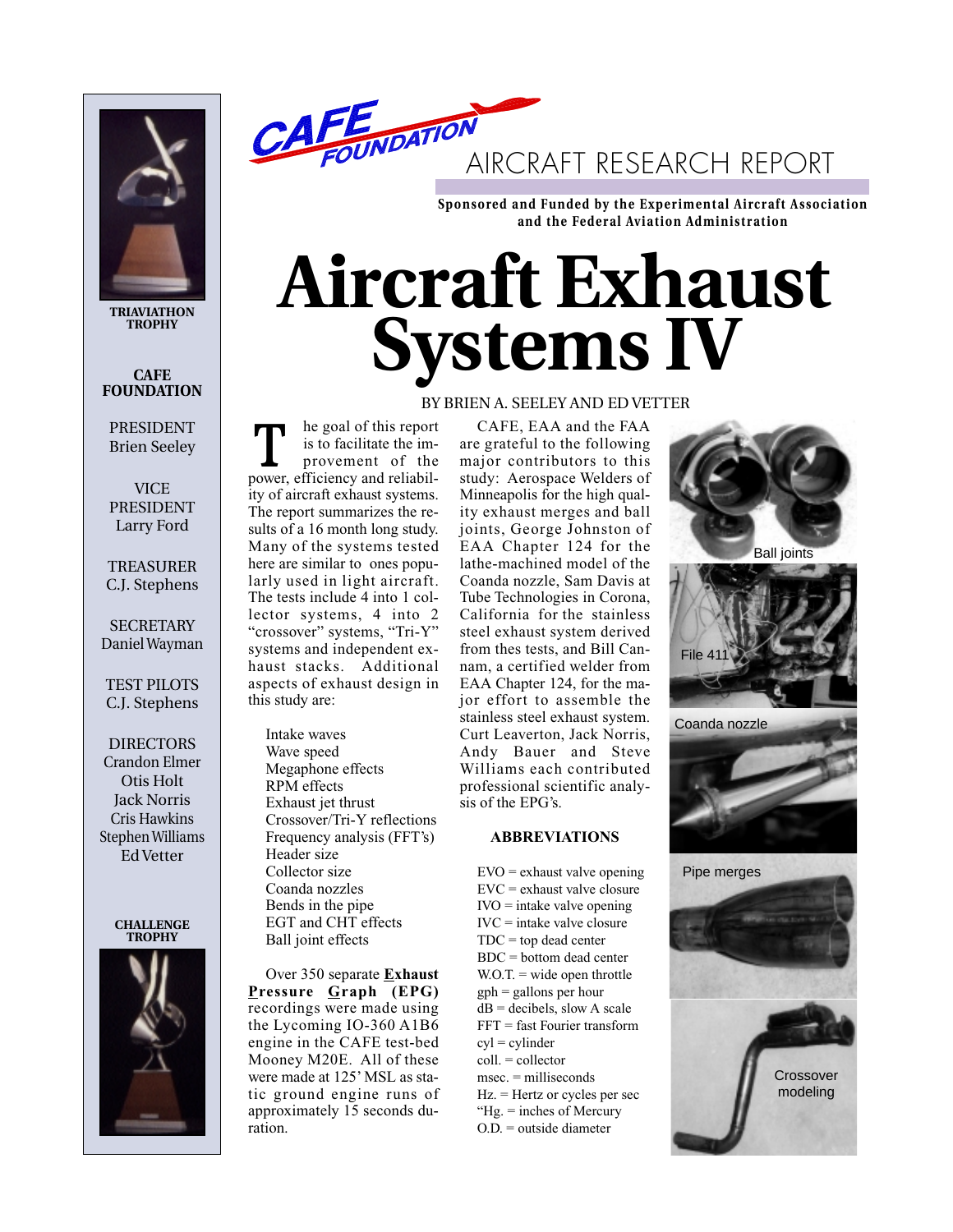### **THE BASIC EPG A Review**

Figure 1 shows a basic EPG. It was recorded on a well-tuned 4 into 1 collector exhaust system which will be hereafter referred to as "File 411". Figure 1 shows features which are essential for understanding the other graphs in this report. The "X" axis, along the bottom of the graph, shows the degrees of crankshaft rotation beginning at top dead center (TDC) of the firing stroke for cylinder #1. The vertical "Y" axis shows the pressure measured in the pipe in inches of Hg. Since these runs were made at near sea level, the zero pressure level represents ambient pressure of about 30.00" Hg.

The typical EPG shows a steeply rising **"P" wave** of exhaust pressure, shown in red, which starts upward at the point of exhaust valve opening (EVO). The tall P wave typically falls to below zero (ambient) pressure later in the exhaust cycle.

The intake pressure is shown in blue. There is a black vertical dotted line at BDC after the intake stroke, where the piston's descent ceases.

The amount of valve lift of the exhaust and intake valves is shown at the bottom of the graph. At overlap TDC, both valves are open for a brief interval.

The EPG often shows additional waves which come from reflections, turbulence and, in collector-equipped systems, the firings of the other cylinders (cross-talk). These are labeled by their cylinder of origin as the R waves in Figure 1.

The C waves are those measured in the collector, the common pipe into which are merged the individual headers. Each cylinder produces a separate C wave. The time, "**T**", shown in Figure 1 between the rise of the P wave and the rise of the attendant C wave, is very short and can be used to calculate the velocity of the wave.

The "**blowdown**" cycle is defined as the period from EVO to firing BDC, and is labeled "B". It is during this interval that the steep rise of the P wave is seen, as the cylinder discharges or 'blows down' through the exhaust valve and the in-cylinder pressure rapidly falls . Positive in-cylinder pressure during blowdown is still doing some useful work by pushing downward on the piston.

Files 411 Basic EPG: 4 into 1 as 1.75x34.5x2.25x19.5 equal length headers. 29.5" M.P. 2731 RPM 20.4 gph 86°F. 8-18-96. 125' MSL. Lycoming IO-360 A1B6 firing order: 1324 See text for explanation of P, C, S and R waves shown below.



**Overlap TDC** is a very important interval. When both the exhaust and intake valves are open, the pressures in the exhaust pipe, combustion chamber and intake tract can all influence one another. How much influence depends upon the valve lift during overlap and how long both valves remain open.

During overlap TDC, the suction in a tuned exhaust's header can help empty the combustion chamber of its burnt gas residues. This effect is called "**scavenging**". The exhaust suction may even enhance the combustion chamber's filling from the intake valve, thus improving volumetric efficiency and horsepower. With sufficiently long overlap intervals, it is possible for the suction to pull some cool intake charge across the hot exhaust valve, cooling the valve face, stem, seat and guide. Such cooling comes at a price, which is that raw fuel is being wasted out the exhaust pipe. Higher compression pistons should scavenge better due to their smaller combustion chamber volume.

Note that in **Figure 1**, the intake pressure is greater than the exhaust pressure at overlap TDC. Such a pressure gradient will encourage scavenging. At part throttle, the intake pressure would be much lower, and unfavorable reverse flow could occur at overlap. This is one argument for using wide open throttle (W.O.T.) whenever possible in high altitude cruise flight.

## **PUMPING GAS**

Normally, engine designers try to place EVO about 40-75° prior to firing BDC so that the peak of the very high in-cylinder pressure can be dissipated during blowdown, before BDC. A tuned exhaust system, with a very low opening pressure at EVO, can assist in evacuating the cylinder quickly, and can thus allow EVO to be delayed until later in the cycle. The later EVO allows the positive in-cylinder pressure to do more work pushing the piston downward prior to EVO. Thus, a tuned exhaust system works best if the timing of EVO is delayed to take advantage of the tuning.

After blowdown in the exhaust stroke, the piston begins to rise from BDC. A rising piston pushing against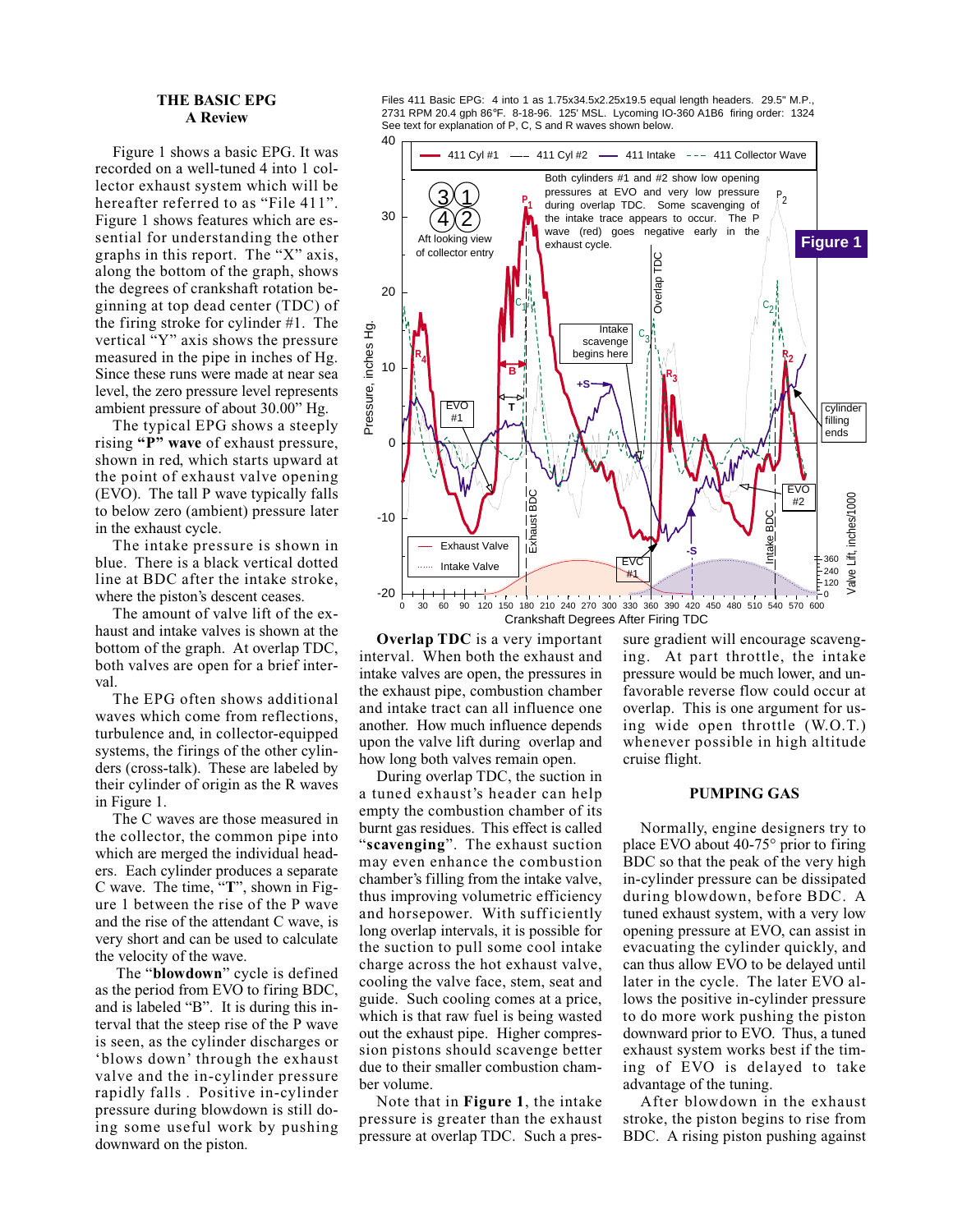a high in-cylinder pressure causes a loss of power known as a "pumping loss". Ideally, the rising piston would be pulled upward by a negative pressure in the cylinder, thus producing a "pumping gain". Suction in a tuned exhaust system can produce such a pumping gain in mid to late exhaust stroke. This is shown in Figure 1 where the exhaust pressure goes negative at 260° of crank angle, which is 80° after BDC. The earlier in the exhaust cycle that the P wave subsides and goes negative or below the ambient (zero) pressure, the more pumping gain can occur, making for greater horsepower.

**Thus, an ideal exhaust system should produce a highly negative pressure at the exhaust valve at both EVO and again** *as soon as possible* **after dissipating the P wave. This negative pressure should be made to persist throughout the overlap stroke so that favorable scavenging can occur.**

## **INTAKE PULSATIONS**

The piston's descent during each intake stroke exerts strong suction on the intake pipe runner connecting the carburetor to the cylinder. If all of the intake runners attach to a common plenum, as in the Lycoming engines, the suction will affect all of those runners. The suction causes a flow to be initiated in one direction which is abruptly stopped when the intake valve closes. The flow stoppage creates a reflecting wave which again affects all of the runners. This leads to intake pulsations.

The intake pulsations on the Lycoming IO-360 A1B6 engine are sizable and can be seen in **Figure 1.** These pulsations can show how much scavenging effect might be expected, and the character of the cylinder filling. The latter can serve as a guide to the relative volumetric efficiency of the engine.

The W.O.T. intake pulse can reach as high as 6-7" Hg. above atmospheric pressure, as seen at "**+S**" in **Figure 1.** This effect thus gives an instantaneous manifold pressure of about 37" Hg., and, if timed correctly, can act somewhat like supercharging. Ideally, the lowest point in the intake pulsation trough should be timed to occur at "**- S**" or about 60° after overlap TDC.

Files 411/413 The effect of a megaphone: 4 into 1 as 1.75x34.5x2.25x19.5 equal length headers. File 413 has a 17Lx2.25x4" megaphone added to 411. Both at 29.5" M.P. (W.O.T.), 86°F. 8-18-96. Lycoming IO-360 A1B6 firing order:1324 Run at 125' MSL.



This will tend to assure that the next positive pulse will arrive just prior to IVC, enhancing flow through the intake valve just as cylinder filling ends.

Yagi et al<sup>17</sup> have written an excellent paper on using induction system pulsations to force feed the engine's cylinder during the intake stroke.

We did not observe any pressure pulses in the intake waves attributable to the propeller blade sweeping past the air cleaner intake. However, these tests had the air intake located 11-12" aft of the propeller disc. On those cowlings with a very far forward air cleaner intake, the EPG may be able to detect whether the prop is producing a pulse into the air cleaner at just the right moment during the intake cycle.

## **WAVE SPEED**

The EPG can show the *average* speed of a wave traveling through the pipe. The wave speeds observed actually represent the sum of the average sonic wave speed and the average mass flow velocity.

A test using sensors 21.5" apart on a 1.625" primary header showed an average wave speed of 1751 fps.

In **Figure 1**, the time interval "T" represents the time for the 2731 RPM P wave to reach the collector tap from the top of the header, a distance of 47.0". This computes to about 1604 fps average speed. This slower speed suggests that some slowing occurs as the header wave enters the collector.

File 412, at 2507 RPM, showed an average wave speed of 1508 fps, a 7.5% reduction from an 8% reduction in RPM. The reduced speed is due to a lower EGT and the slower average piston speed which gives a slower mass flow.

The exhaust gas expands and cools as it goes down the pipe, and the wave velocity varies directly with the square root of the ratio of the absolute exhaust gas temperatures.

## **MEGAPHONE EFFECTS**

**Figure 2** shows that a megaphone added to file 411 produced a lowering of the opening pressure at EVO and better scavenging at the expense of more noise. A megaphone was later added to a Tri-Y system and showed minimal influence on the EPG.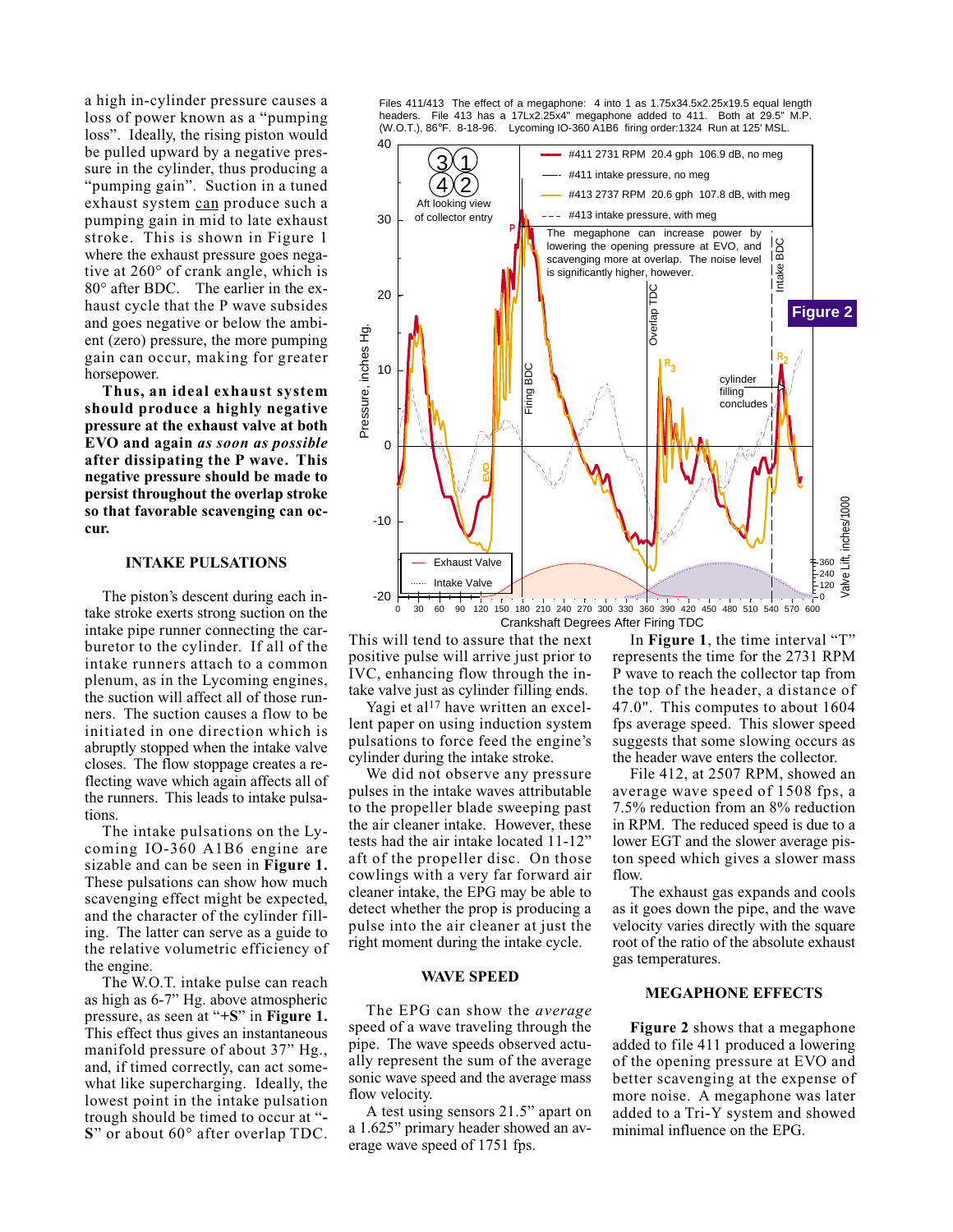## **THE EPG TEST METHOD**

The EPG pressure sensor was connected to a 9" long copper tube of 0.125" O.D. flush-mounted to the header pipe's inner wall. The mounting was at a point 1.25" downstream of the cylinder head flange. The signals were processed by the Vetter Sensor Acquisition Module and Digital Acquisition Device. Sensors were calibrated using a water manometer.

A new amplifier was used for this study. Its faster response time and higher resolution provided a much better picture of the EPG relative to those in previous reports.1,2,3

The intake pressure recordings were made 1.5" upstream of the intake valve through the fuel injector port in the Lycoming cylinder head.

RPM, noise level, static thrust in pounds, fuel flow, wind incident to the propeller and manifold pressure were recorded manually. Variations in the RPM, EGT, CHT and mixture were used on several runs to study their effects.

In all of the EPG's shown here, the timing of the waves with respect to the crankshaft degrees has been shifted to the left (earlier) by 1.25 milliseconds to compensate for a) the 12 inch distance which separates the pressure sensor and the exhaust valve face (1.0 millisecond), b) the electronic rise time of the pressure sensor (0.15 milliseconds) and c) the amplifier delay (0.10 milliseconds). This places the wave timing at its correct phasing with the valve opening cycles.

Fast Fourier transforms (FFT's) were made on each of the runs to look at the sonic frequencies which had the greatest energy content. Analyzing these transforms exceeds the scope of this report. See the bibliography for several references on wave theory.

Noise levels were taken from the area between the front seats of the aircraft with the pilot's side vent window open using the A scale slow setting. Noise was reduced when the tailpipe exit was moved aftward relative to the noise meter, as occurred with the longest tailpipes.

Peak RPM and fuel flow generally correlated with the thrust values and were used as a rough guide to power output. The anemometer showed a change in local wind speed and direction as the propeller's flow field reached full strength at maximum static RPM. This flow was allowed to equilibrate before the RPM and fuel flow readings were taken.

Files 502/422/510: Varied collector diameters. All use the same 4 nto 1, equal length headers of: 1.75x34.5 with ~30" collector length. 73-82°F. 8-24-96. Lycoming IO-360 A1B6 firing order:1324 Run at 125' MSL.



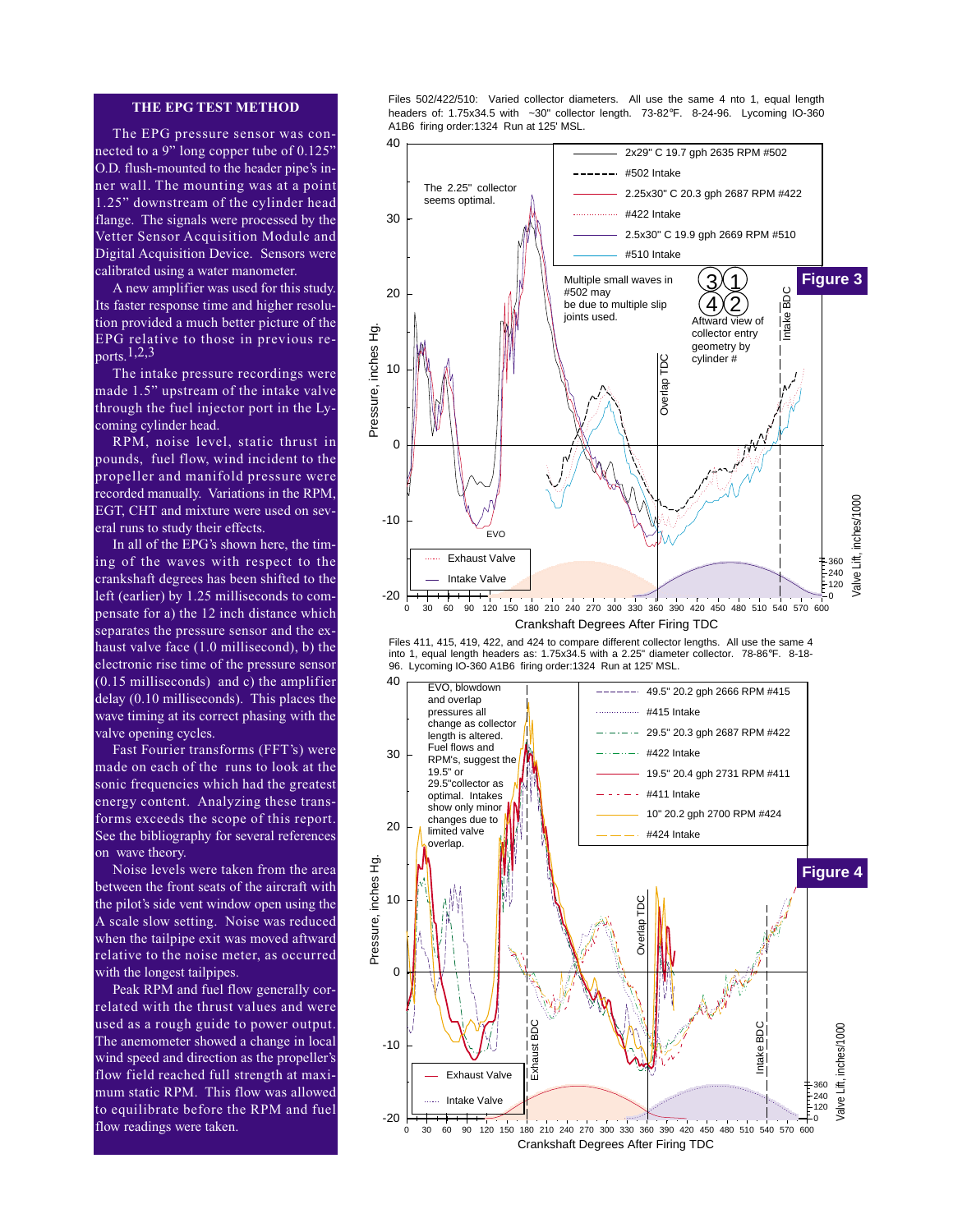## **BENDS IN THE PIPE**

File 411's header pipe bends were as follows:

Cyl #1:  $25^{\circ} + 90^{\circ} + 170^{\circ} = 285^{\circ}$ Cyl #2:  $85^{\circ} + 90^{\circ} + 90^{\circ} = 265^{\circ}$ Cyl #3:  $35^{\circ} + 170^{\circ} + 180^{\circ} = 385^{\circ}$ Cyl #4:  $80^{\circ}$  +  $70^{\circ}$  +  $20^{\circ}$  = 170°

Individual testing of these separate cylinders did not show any significant changes in their EPG waveforms. See **Figure 1**, cylinders #1 and #2.

Many aircraft use a downward bend in the tailpipe to keep exhaust soot off the aircraft's belly. Keeping collector length constant, files 502 (a straight  $2x29"$  collector), 503 ( $2x29"$  with a  $90^\circ$  bend at the exit), and 504 (1.5" nozzle on a straight 2x29" collector) were tested at W.O.T. The results were EVO opening pressures of -5.0, -4.0 and +3.0, respectively with overlap pressures of -10.0, -10.0, and -4.0, respectively. The P wave width remained the same.

File 503, with a 90° downward bend of the collector at the exit, caused an insignificant increase in backpressure. The nozzle did impose a significant backpressure penalty.

#### **COLLECTOR SIZE**

See **Figure 3.** These tests repeatedly showed that, for this particular engine, the 2.25" diameter collector was best for optimizing exhaust backpressure at sea level. A 2.125" diameter collector would probably give a good compromise between climb power and high altitude jet thrust.

See **Figure 4 and 6**. Collector length appeared to optimize at 20-30". It must be long enough to develop some continuum of flow and fully contain each pulse.

# **COLLECTOR EFFECTS**

See **Figure 5**. The addition of a collector to 4 separate independent pipes consistently caused the entire EPG to shift to lower, more negative pressures. Some suspect that this effect may be caused by the more continuous mass flow in the collector exerting a prolonged vacuum effect upon all of the headers. A suitable collector was one with about 50-90% greater cross sectional area than each individual header and with a length of

Files 723/724/725 RPM effects: All of these headers are 1.625x28" with no collector except file 411<br>which is 1.75x34.5x2.25x19.5. All at 97°F except 411 at 86°F. Lycoming IO-360 A1B6 firing which is 1.75x34.5x2.25x19.5. All at 97°F except 411 at 86°F. order:1324 at 125' MSL..



Files 419/420/421/412/425 RPM and collector length effects: All headers are 1.75x34.5". Files 419, 420, and 421 used a 2.25x40" collector. File 412 used a 2.25x19.5" and file 425 used a 2.25x10" collector. All at 78-86°F. Lycoming IO-360 A1B6 firing order: 1324 at 125' MSL..

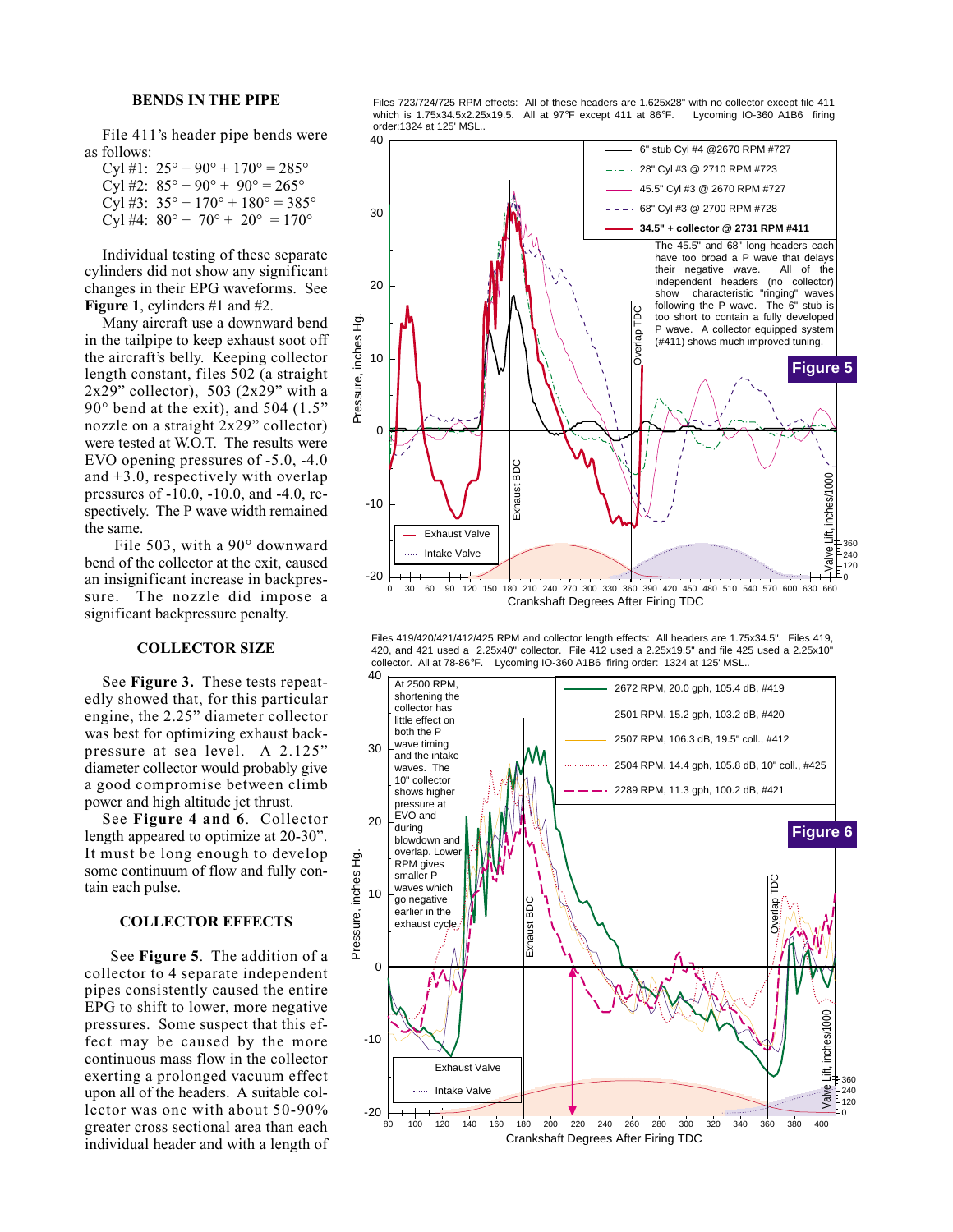Files 729/730/731/732 Crossover systems of various blind leg lengths. Cyl #1 has a 1.625x28" primary header except in 732 where it is 45.5" long. The blind offtake is 2.5" downstream of #1 cyl head. 97°F Lycoming IO-360 A1B6 firing order:1324 at 125' MSL. Note how blind end pressures are reflected back into the header to alter timing.



Files 511/516 to compare crossover 4 into 2 versus a Tri-Y system. All use the same equal length headers as:  $1.75x34.5$  with  $511$  having 2 each  $1.875''x18''$  tailpipes and the Tri-Y having a merging of those 2 tailpipes into a single  $18.5x2''$  outlet.  $77-78°$ F.  $8-24.96$ . having a merging of those 2 tailpipes into a single 18.5x2" outlet. Lycoming IO-360 A1B6 firing order:1324 Run at 125' MSL. Both at W.O.T.



at least 18" or so. See "length formulae" below.

In **Figure 5**, the small waves which occur after the P wave in the independent pipes are called 'rings', as in a doorbell ringing. The negative portions of these rings are of such short duration that they require the pipe designer to choose between positioning them early in the cycle to obtain pumping gains or late in the cycle to scavenge at overlap. The collector system has such a long duration negative wave after the P wave, that it serves both purposes, i.e., gives pumping gain as well as scavenging at overlap.

## **CROSSOVERS AND TRI-Y**

A crossover exhaust joins the headers of cylinders whose firings occur 180 crankshaft degrees apart. The P wave of one cylinder will then travel upstream to the other cylinder where it will bounce off of a closed exhaust valve and return. Pipe lengths in the crossover can be chosen so that the returning wave will produce a negative pressure for scavenging.

See **Figure 7 and 8.** Two different crossover systems were tested. One was a simulation model in which an independent header on cylinder #1 had an offshoot pipe welded on about 2.5" downstream from the cylinder flange. The offshoot pipe was a blind leg whose length could be adjusted and on the end of which a pressure sensor was attached, as shown in Figure 7.

The other crossover system (File 511) was 1.75x34.5" headers pairing cylinder 1 with 2, and 3 with 4. Each of these pairs of cylinders fire 180° apart. See **Figure 8.**

The reflected waves from the blind leg are powerful and their effect on the P wave can be clearly seen here. In Figure 7,  $X<sub>b</sub>$  marks the peak of the P wave's arrival in the 67" blind leg of file 729 in the simulation model.  $X_1$ marks the ill-timed return point of that peak into the cylinder # 1 pressure trace. This ruins the tuning.  $N_b$  marks the trough in the 36.5" blind leg of file 731. N<sub>1</sub> shows this trough's return to the cylinder to help it develop a negative scavenging wave. This simulator lacks the influence of cyl #2's firings.

The crossover system showed better performance if the length from cylinder flange to tailpipe exit was 28" rather than 45".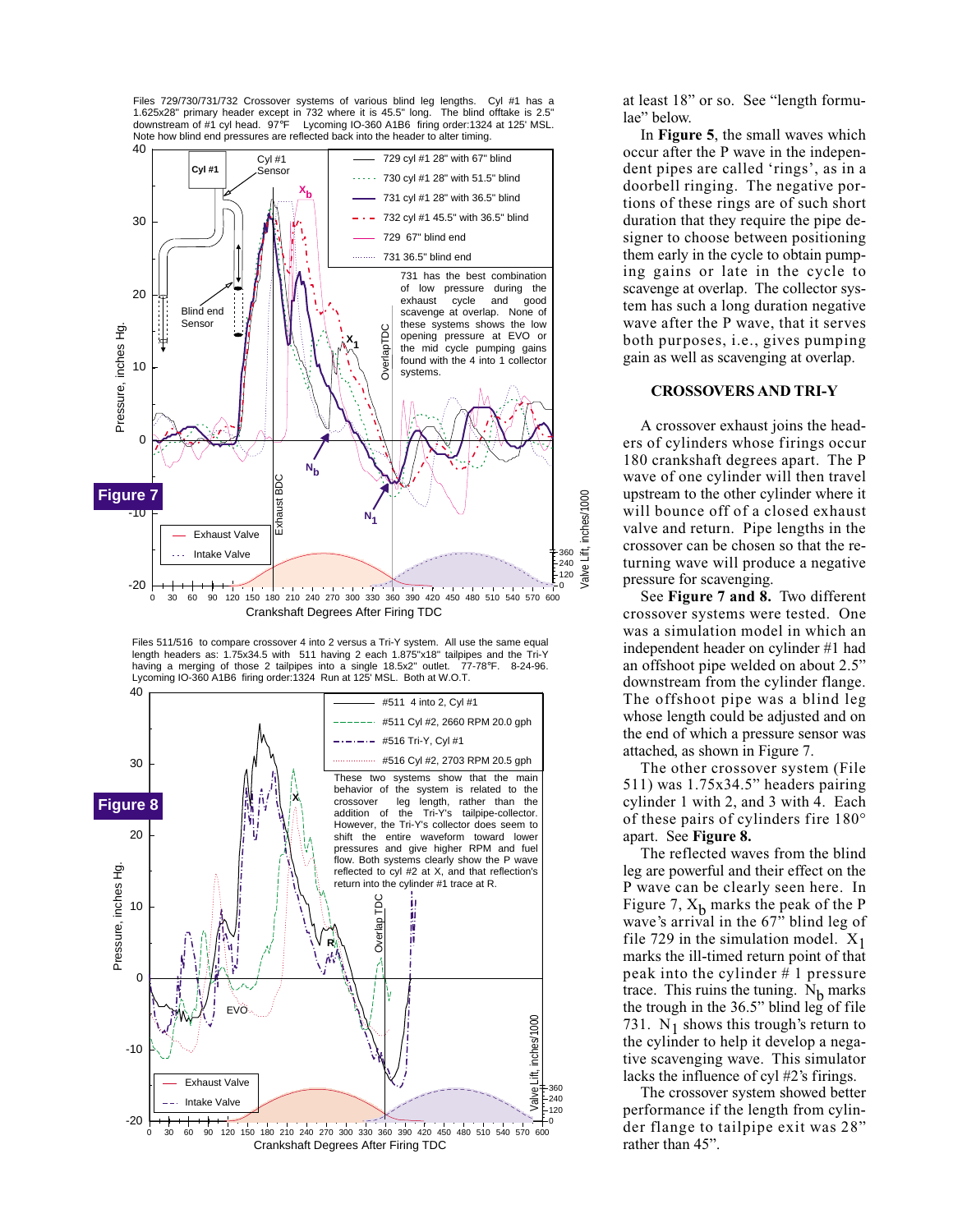Files 516/517/601/603/411: Tri-Y system at differing RPM's. Headers are 1.75x34.5" into two separate 1.875"x18" intermediates which then merge into a single 2x18.5" collector for files 516/517 but into a 2x6" collector for files 601/603. Cylinders #1 and #2 are merged together as are cylinders #3 and #4. File #411 is a 4 into 1 collector system. 78°F. 8-24- 96. Lycoming IO-360 A1B6 firing order: 1324 Run at 125' MSL.



Files 516/517/518 to compare a Tri-Y system at differing RPM's. All use the same equal length headers as: 1.75x34.5 with 1.875"x18" intermediates merging into a single 18.5x2" outlet. 78-79°F. 8-24-96. Lycoming IO-360 A1B6 firing order:1324 Run at 125' MSL.



A commonly used, 'off-the-shelf ' Lycoming crossover system has 1.75" O.D. headers wherein cylinders 1 and 2 are joined about 11" downstream of cylinder 2 and 33" downstream of cylinder 1. This makes a 44" "blind leg" or crossover length between those two cylinders. Cylinders 3 and 4 are similarly joined. These joined pipes then each exit through a 2.125"x16" long tailpipe.

The Tri-Y system in Figure 8 was 1.75x34.5" equal length headers which merged cylinders 1 with 2 and 3 with 4 into 1.875x18" intermediate pipes. The intermediates merged into a 2x18.5" collector.

In **Figure 9**, the Tri-Y showed a large amount (-15.0" Hg.) of suction during overlap, but this came at the sacrifice of both opening pressure and pumping gain relative to the green trace of file 411's 4 into 1 collector. At lower RPM, a large pumping gain appears but the scavenge is lost. At "F" on the graph, a large pressure trace arrives from cylinder # 2's P wave influence. It is the reflection of such large pressure waves that make the negative pressures so dramatic in the Tri-Y and crossover systems.

See **Figure 10.** This expanded scale graph shows how the negative waves in the blind leg of cylinder #2 return and reduce the pressure in cylinder #1's header. See the paired arrows. The red double-ended arrow shows the remarkably early onset of negative pressure at low RPM in this system. These primary header lengths (34.5") seem to be optimal for about 2500 RPM, judging by good pumping gain and scavenge of the blue trace on the graph.

The Tri-Y's wave timing is primarily controlled by the primary header length. The diameter and length of the common tailpipe seem to shift the entire pressure trace up or down as a unit. In other studies, increasing the length of the intermediate pipes beyond 18" seemed to raise the backpressure.

Crossover systems and Tri-Y systems are, in some ways, halfway between the independent pipe system and the collector system. They still exhibit higher opening pressures than the 4 into 1 collector systems, but they enjoy larger, longer duration negative waves after their P wave than do independent pipes. Tri-Y tuning is more critical than the 4 into 1 system as to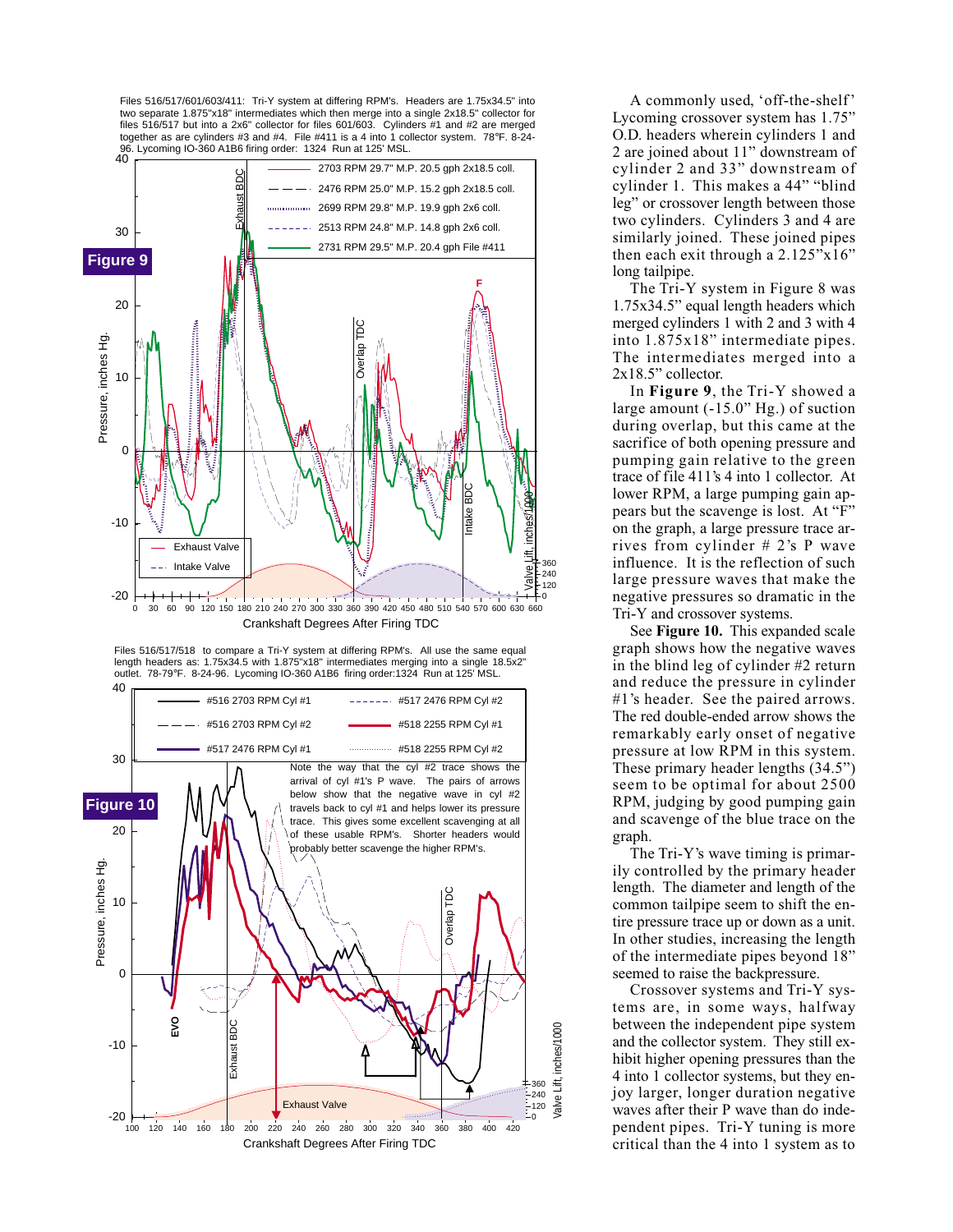

RPM .

#### **FREQUENCY ANALYSIS**

The fast Fourier transform shown in **Figure 11** is a way to depict the sound frequencies most prevalent in a given EPG. The 4 into 1 system shows the firing frequency. Interestingly, some of the systems peak at multiples of the firing frequency of the cylinder. A special type of loudspeaker might theoretically be used with a noise cancelling program (destructive interference) to nearly eliminate the exhaust noise by countering each of the main frequencies shown on the FFT.

## **COANDA NOZZLES**

The Coanda nozzle is shown in the photo on the cover page. It consists of a megaphone inside which is placed a solid cone whose taper ratio produces no net change in cross-sectional area throughout the megaphone. The outlet of the Coanda nozzle has a sharply tapered trailing cone intended to produce a low pressure vortex. Theory has it that this vortex will reduce backpressure and give more horsepower.

The Coanda nozzle was added to both the 4 into 1 exhaust system and the Tri-Y system. See **Figure 12.** In both cases, no power gain was evident and the EPG did not show any striking change. The Coanda nozzle did seem to give some noise reduction and mellowing of the exhaust sound.

#### **HEADER SIZE**

See **Figure 13.** The optimum header size for this engine at 2500 to 2700 RPM, at sea level appears to be 1.75" diameter. The length of the headers in a 4 into 1 system seems optimized at about 28-36". Longer length probably raises backpressure and delays onset of scavenging while shorter lengths reduce the ability to contain a fully developed, powerful wave.

## **LEAN vs RICH EPG's**

A richer mixture produces a lower EGT and thus a slower wave speed than does a lean mixture. Two EPG's were run using 25" of manifold pressure and 2500 RPM wherein one used 15 gph and the other 11 gph. The P waves and scavenging were nearly identical but the opening pressure at EVO was lower for the rich mixture case. The FFT's for these runs do show frequency changes, but the EPG's look remarkably similar.

## **BALL JOINT EFFECTS**

In the 2" collector tests (506,507) there was a very slight increase in backpressure when a ball joint was used, but no change in fuel flow, RPM or thrust was observed.

The P wave of the EPG was also unaffected by the addition of a 2.25" diameter ball joint 22" downstream of the collector merge when the total collector length was 43.75". Two different ball joints were used. One (715) had a smooth internal wall and the other (717) had the more common internal concave chamber. The collector wave, recorded at a point 4" downstream of the ball joint, also showed essentially no change from either of the ball joints. When a megaphone was added to the straight collector, it showed a marked negative wave after the collector wave peak . Ball joints can probably be used for vibration isolation of the collector without detuning of the exhaust.

#### **COLD VS. HOT**

Two runs (701,703) were made with identical pipes (1.625x28x2.25x21.75) except that one was at 67° F OAT and the other at 80° F OAT. The RPM's, fuel flows and P wave shape were nearly identical. The 80° F run showed slightly lower pressure at EVO (-9" Hg. vs.  $-6.5"$  Hg.) and overlap  $(-10"$ Hg. vs. -7" Hg.).

Two other runs (500,501) were<br>ade with identical pipes made with identical (1.75x34.5x2x20), one with 200° F CHT and the other with 400° F CHT. These showed no significant difference in the EPG.

### **MORE HORSEPOWER**

Bruce Arrigoni, who has extensive experience in dyno race tuning of the Subaru engines with Formula Power in Concord, California, states that the single most effective way to increase the Subaru horsepower output was to smooth the sharp-edged transition of

Files 432/428. Fast Fourier transform. (FFT) Interference seems to cause the higher frequencies to diverge even though the RPM's and firing frequencies were nearly identical.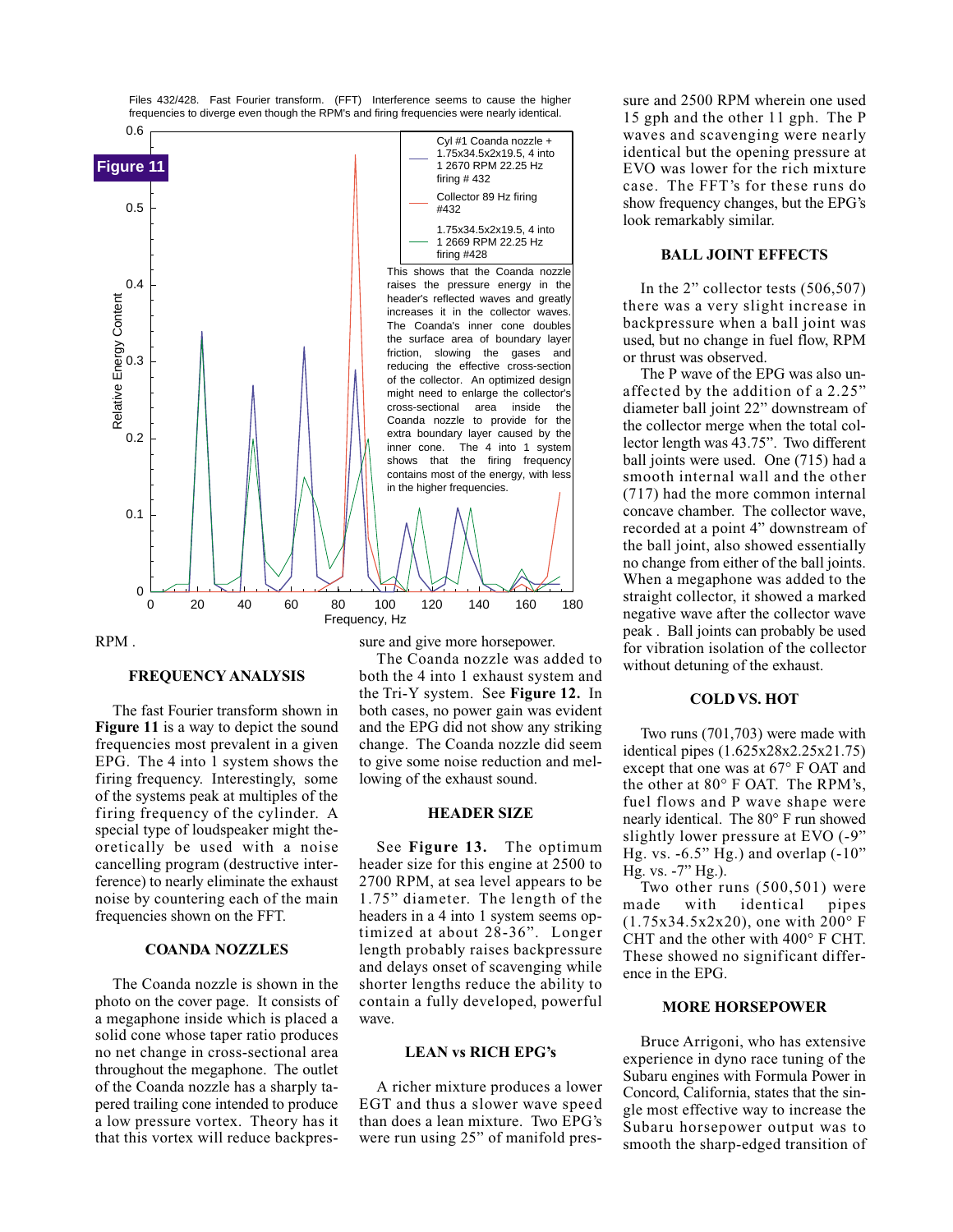the exhaust valve's seat bevel cut where it blends into the valve's tulip portion. This apparently greatly improves the flow past the valve both at initial opening and during the small valve openings at overlap.

## **LENGTH FORMULAE**

Most simple mathematical formulae for calculating the ideal length for exhaust pipes fail to recognize that there is a Doppler phenomenon occurring in an exhaust pipe because the sonic exhaust wave is riding on the "wind" of the streaming mass flow of fuel and air. The sonic wave moves at 1500-1800 fps while the mass flow moves at 200- 400 fps. The sonic wave thus travels faster to the tailpipe than does the returning reflected sonic wave which must "swim upstream" to reach the exhaust valve.

Computer programs can address these complexities using what is called the "method of characteristics". One such program is Curt Leaverton's "Dynomation", available from V.P. Engineering, 5261 NW 114th St., Suite J, Grimes, IA. 50111. Ph. 515-276-0701

#### **SIZING THE PIPES**

It must be remembered that the 200 HP engine becomes a 130 HP engine at cruise altitudes of 8000-12,000 ft. Optimization of exhaust tuning at these altitudes, with the attendant reduced air density, will call for the use of smaller diameter headers and collectors. A compromise must be found to not rob the engine of its sea level climb power. A stainless steel multisegmented jet nozzle/megaphone whose outlet area could be adjusted for altitude could be worthwhile for optimizing both low and high altitude performance.

## **RECOMMENDATIONS**

The 4 into 1 exhaust system (File 411) used on the CAFE testbed Mooney can be reproduced by Sam Davis at Tube Technologies in Corona, California as mandrel bent pipes requiring TIG welding to their exhaust flanges. Alternative designs can be made in mild steel from "U" bends and then sent to Sam for duplicating in 321 stainless steel. Aerospace Welders in Minneapolis, Minnesota can provide very high quality stainless steel collecFiles 428/432: 428 = 1.75x34.5x2x19.5. File 432 has a Coanda megaphone of 2x11x4 as drawn below added onto the 19.5" collector of file 428. Wind 3 mph in both runs. 8-18-96. Lycoming IO-360 A1B6 firing order:1324 Run at 125' MSL.





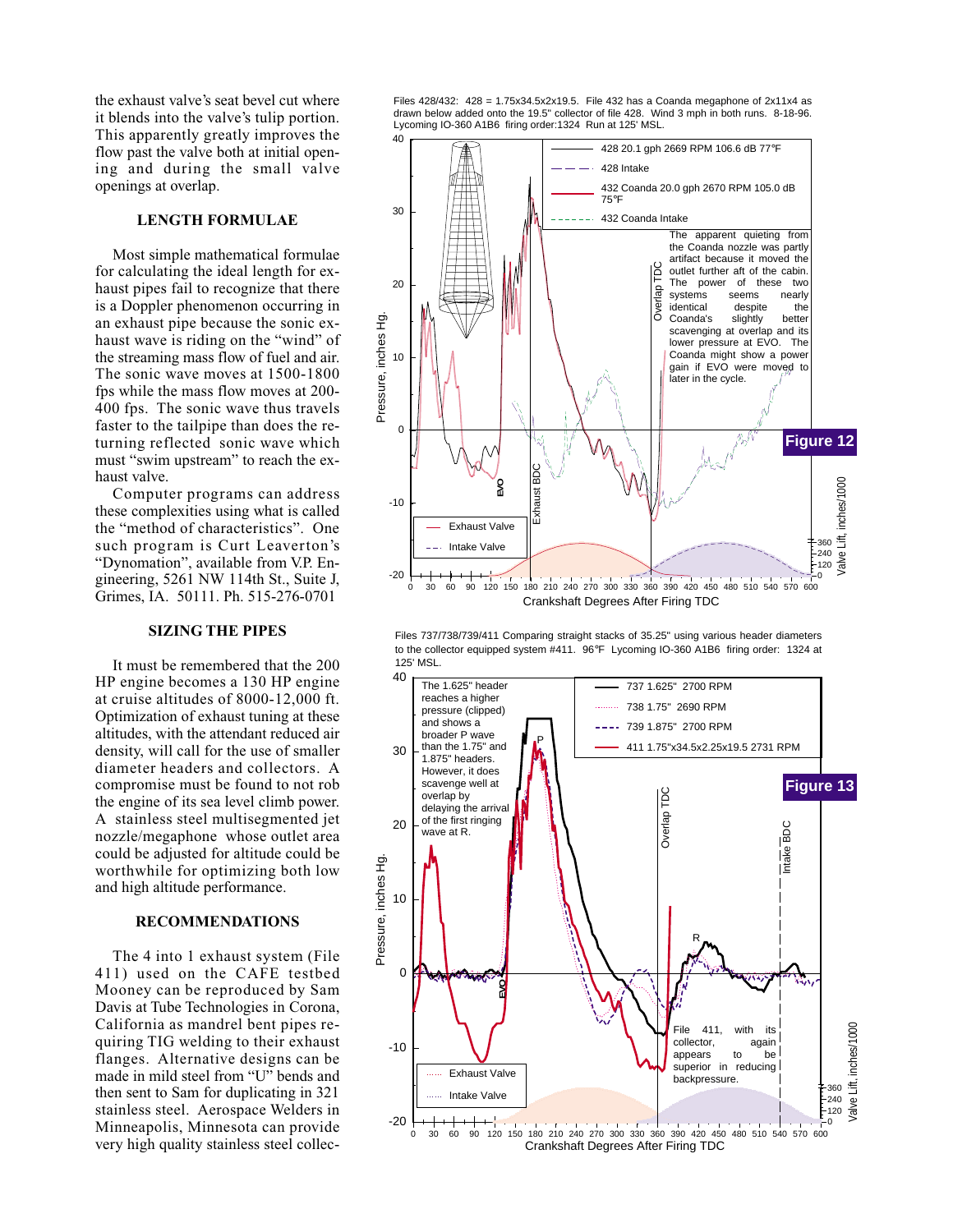#### **EXHAUST JET THRUST**

**Figure 14** shows the results of measuring the pressure at the tailpipe exit with a pitot tube (total pressure). The pressure measured this way can be used to compute the jet thrust available from the exhaust. Several formulae can be used for this, however, they require several assumptions, which are listed in bold below:

 $\rho_e = P/gRT_{abs}$ 

**M** = (C/1728) x (RPM/60) x  $ρ_{s}$ <sub>N</sub> x η<sub>V</sub>

 $V = M/\rho_e A = (2q/\rho_e)^{1/2}$  where

 $V =$  ave. gas velocity at exit, ft/sec  $M$  = mass flow rate in slugs/sec

A =  $(\pi(\text{tailpipe diameter-2(w)})^2/4)/144$  $w =$  wall thickness

q = 1/2 x  $\rho_e$  x V<sub>p</sub><sup>2</sup> = pitot pressure at the tailpipe exit.

 $V_p$  = peak velocity derived from q.  $V = V_p x .817$ \*\*

Thrust in pounds  $= (\underline{W}xV)/g = \underline{M}xV$ 

A rough check can be made using the gph and air fuel ratio:

 $\underline{W}$  = lb/sec = (gphx6x**12**)/3600

\*\*See reference 19. The .817 is derived from a complex analysis of these pipes' Reynold's numbers and boundary layer thickness.

 $\rho_{\rm sl} = 0.0023769$  $\rho_e$  = exhaust gas density<br>q = dynamic pressure, psf  $\eta_V$  = 0.95 = volumetric efficiency<br>A = pipe exit area, sq ft, excluding pipe exit area, sq ft, excluding b.l.  $b.l. = \overrightarrow{b}$  boundary layer  $R = 54.0 =$  exhaust gas constant<sup>8</sup>  $g =$  accel of gravity = 32.174 ft/sec<sup>2</sup> **Tabs = 1760° R = exit temperature**  $P = 2116$  psf = sea level pressure  $6$  = pounds per gallon of avgas **12 = 1 + air fuel ratio of 11 to 1 (rich)**  $3600$  = seconds per hour 1728 = cubic inches per cubic foot  $C = 180$  cubic inches = effective full time engine displacement

Using these formulae and 20.2 gph at 2685 RPM with 2.25 psi outlet pressure, (**Figure 14**), a peak exhaust jet thrust of about 10-12 pounds is found at wide open throttle with a 2" tailpipe. The 1.5" tailpipe nozzle gives 17-21 pounds of thrust. Simultaneous solution of these equations can be used to find the unknown values.

The ambient pressure will determine the exhaust gas density upon exit and thus the exit velocity. The low ambient pressure at 10,000-14,000' would give an increase in exhaust thrust, especially with turbocharging, which maintains a higher exhaust mass flow at those altitudes.<sup>6</sup>

Files 438/439/440/505 Average exhaust jet thrust variation with RPM and fuel flow. All are the same 4 into 1, equal length headers: 1.75x34.5 with 2x19.5" collector, except 505 which uses a 1.5" nozzle outlet on a 2x29" collector. 72-74°F. 8-18-96. Lycoming IO-360 A1B6 firing order: 1324 Run at 125' MSL. A collector exit pitot probe was used here.



\*Fuel = 6 lb/gal and air/fuel ratio is 11, giving the 6 and 12 above.

tors and merges for any desired system. All systems must include slip joints or ball joints for strain relief placed both at the mouth of the collector entry as well as about half way down the headers The joints must always be secured with redundant spanning bolts, compression springs and cotter pinned castle nuts.

#### **CONCLUSIONS**

**1. Substantial negative pressure waves can be generated in tuned aircraft exhaust systems and the timing of their suction can be arranged so as to improve engine power. Such improvement should produce more power, better efficiency and a cleaner combustion chamber.**

**2. The 4 into 1 collector exhaust systems appear to offer the best combination of low opening pressure, some pumping gain and good scavenging, though the crossover and Tri-Y systems can also obtain good scavenging during the overlap stroke.**

**3. The addition of a suitable megaphone to the collector of a 4 into 1 exhaust system usually produces an increase in the negative pressure achieved at the exhaust valve, but at a substantial penalty in noise.**

**4. The use of swiveling ball joints on the collector of a 4 into 1 exhaust system has a neglible effect on the EPG and provides an important vibration-isolation benefit to the system.**

**5. The optimization of pipe geometry for the crossover, Tri-Y and 4 into 1 exhaust systems can be found by study of the EPG.**

**6. Fast Fourier transforms, derived from the EPG, could facilitate the development of an electronic, active noise-cancelling muffler. Aircraft exhaust systems, by their limited RPM range, are particularly well-suited to such a muffler.**